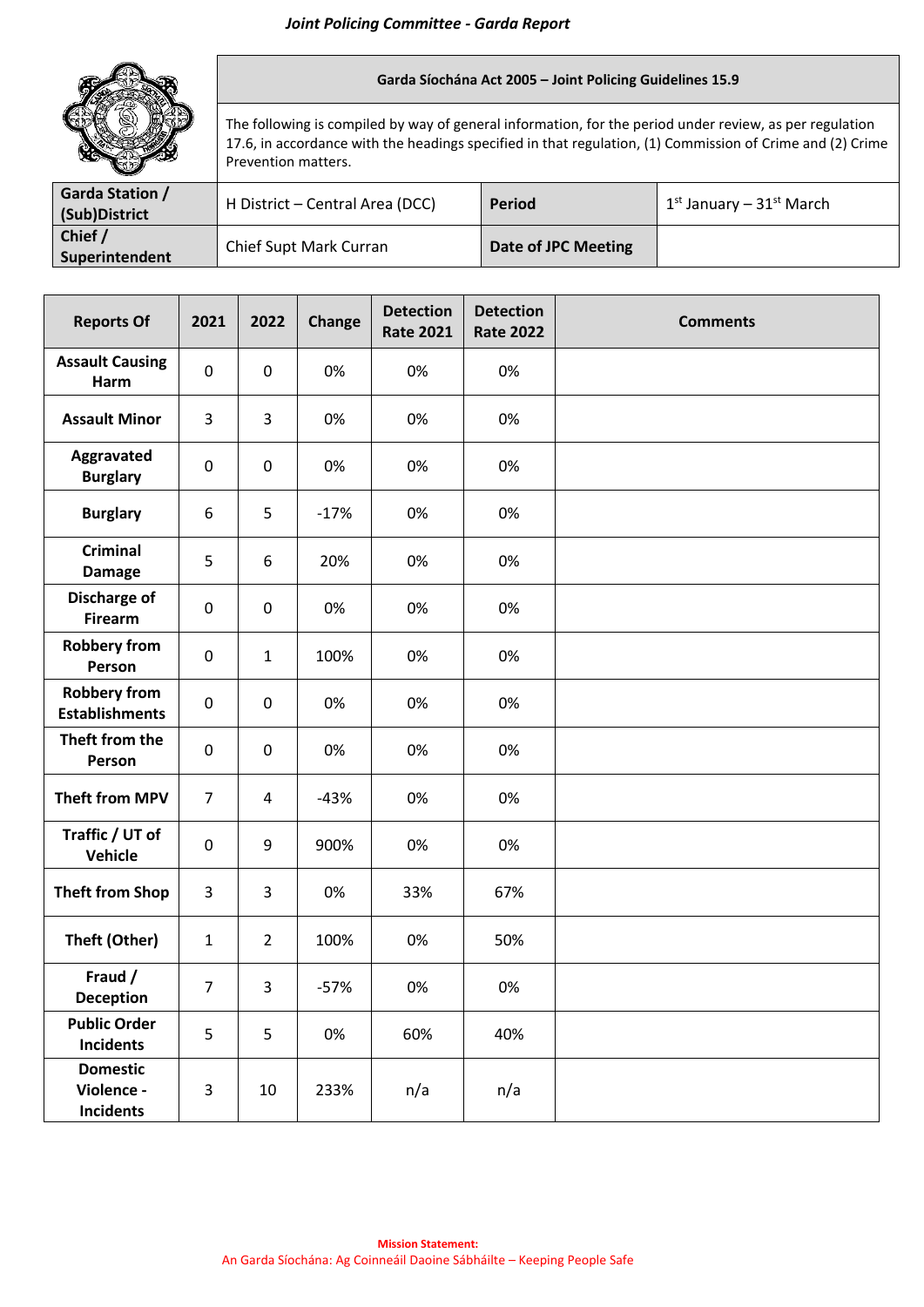## *Joint Policing Committee - Garda Report*

| <b>Reports Of</b>                                                  | 2021     | 2022 | Change  | <b>Detection</b><br><b>Rate 2021</b> | <b>Detection</b><br><b>Rate 2022</b> | <b>Comments</b> |
|--------------------------------------------------------------------|----------|------|---------|--------------------------------------|--------------------------------------|-----------------|
| <b>Domestic</b><br>Violence -<br><b>Breach of</b><br><b>Orders</b> | 0        | 1    | 100%    | 0%                                   | 0%                                   |                 |
| Dog Offences                                                       | 1        | 0    | $-100%$ | 0%                                   | 0%                                   |                 |
| <b>Offences against</b><br><b>Animals</b>                          | $\Omega$ | 0    | 0%      | 0%                                   | 0%                                   |                 |

| <b>Garda Patrol</b><br><b>Activity</b>                          | 2021           | 2022         | Change  | <b>Detection</b><br><b>Rate 2021</b> | <b>Detection</b><br><b>Rate 2022</b> | <b>Comments</b>                                                     |
|-----------------------------------------------------------------|----------------|--------------|---------|--------------------------------------|--------------------------------------|---------------------------------------------------------------------|
| Possession of<br><b>Firearm</b>                                 | $\Omega$       | $\mathbf{0}$ | 0%      | 0%                                   | 0%                                   |                                                                     |
| Possession of<br>Drugs for Sale or<br><b>Supply</b>             | $\overline{2}$ | $\mathbf{0}$ | $-100%$ | 50%                                  | 0%                                   |                                                                     |
| <b>Possession of</b><br><b>Drugs for</b><br><b>Personal Use</b> | 4              | $\mathbf{1}$ | $-75%$  | 100%                                 | 100%                                 |                                                                     |
| <b>Possession of</b><br><b>Offensive</b><br>Weapon              | $\overline{2}$ | 0            | $-100%$ | 100%                                 | 0%                                   |                                                                     |
| Searches under<br><b>Drugs Act</b>                              | 11             | $\mathbf{1}$ | $-91%$  | n/a                                  | n/a                                  | Seen as a positive in proactively policing<br>anti social behaviour |
| <b>Vehicle Seizures</b><br><b>Sec 41</b>                        | 10             | 6            | $-40%$  | n/a                                  | n/a                                  | Seen as a positive in proactively policing<br>road crime            |

| <b>Crime Prevention</b><br><b>Matters and Other</b><br><b>Information</b>                                                                                                                                              | 1. |  |
|------------------------------------------------------------------------------------------------------------------------------------------------------------------------------------------------------------------------|----|--|
| It should be noted that in any reference to statistics, those statistics are provisional, operational, liable to change and some possibly re-classified<br>with the introduction of Central Statistics Office reports. |    |  |